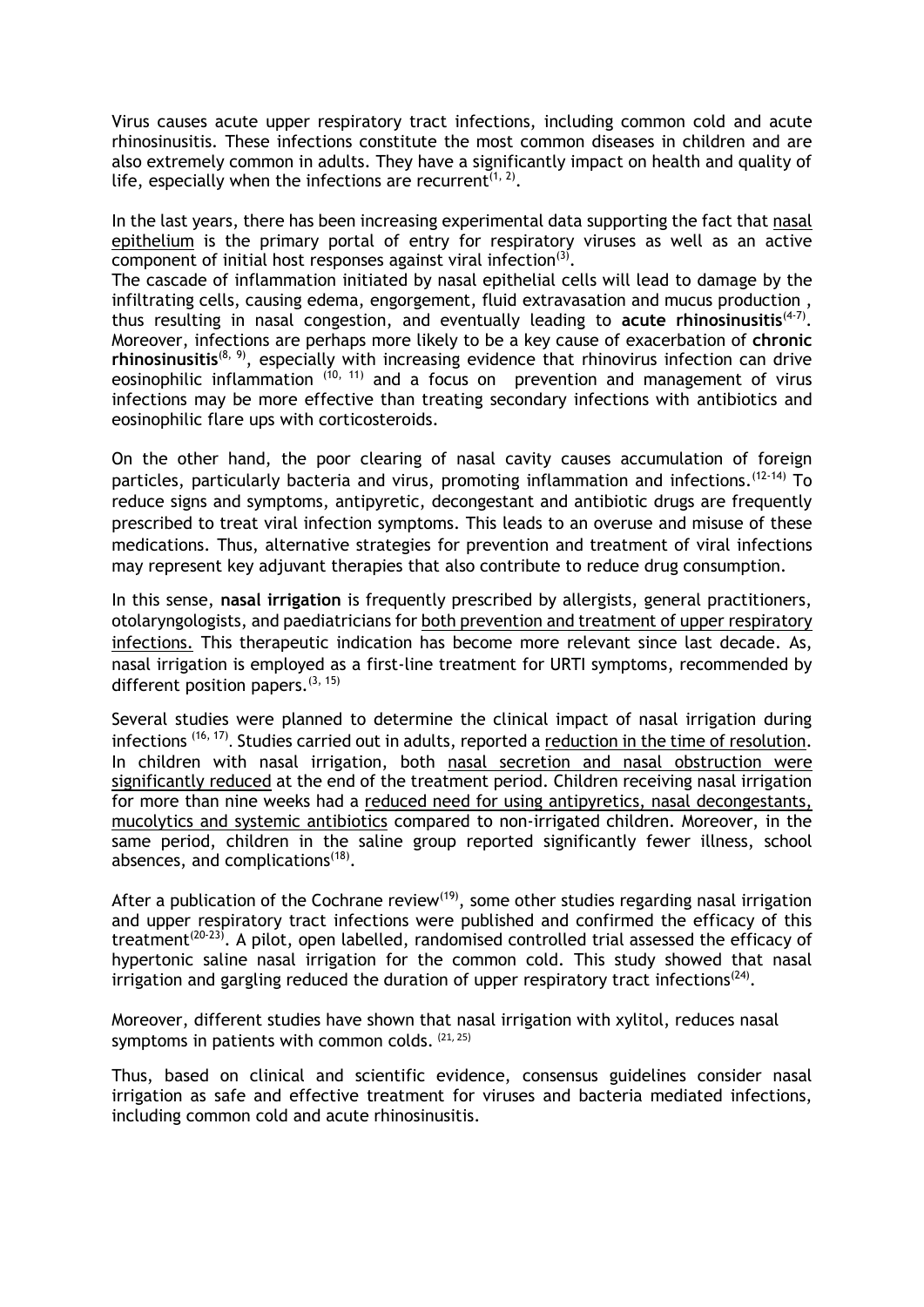## **References**

- <span id="page-1-0"></span>1.- Blatt SP, Yultyev A, Huang M, Friedstrom S, Steinbrunner J. Impact of respiratory virus molecular testing on antibiotic utilization in community-acquired pneumonia. Am J Infect Control 2017; 45(12):1396-1398.
- <span id="page-1-1"></span>2.- Echavarria M, Marcone DN, Querci M, Seoane A, Ypas M, Videla C, et al. Clinical impact of rapid molecular detection of respiratory pathogens in patients with acute respiratory infection. J Clin Virol 2018; 108:90-95.
- <span id="page-1-2"></span>3.- Fokkens WJ, Lund VJ, Hopkins C, Hellings PW, Kern R, Reitsma S, et al. European Position Paper on Rhinosinusitis and Nasal Polyps 2020. Rhinology 2020; 58(Suppl S29):1-464.
- <span id="page-1-3"></span>4.- Braciale TJ, Sun J, Kim TS. Regulating the adaptive immune response to respiratory virus infection. Nat Rev Immunol 2012; 12(4):295-305.
- 5.- Tan KS, Yan Y, Koh WLH, Li L, Choi H, Tran T, et al. Comparative Transcriptomic and Metagenomic Analyses of Influenza Virus-Infected Nasal Epithelial Cells From Multiple Individuals Reveal Specific Nasal-Initiated Signatures. Front Microbiol 2018; 9:2685.
- 6.- Tan KS, Ong HH, Yan Y, Liu J, Li C, Ong YK, et al. In Vitro Model of Fully Differentiated Human Nasal Epithelial Cells Infected With Rhinovirus Reveals Epithelium-Initiated Immune Responses. J Infect Dis 2018; 217(6):906-915.
- 7.- Kolesnikova L, Heck S, Matrosovich T, Klenk HD, Becker S, Matrosovich M. Influenza virus budding from the tips of cellular microvilli in differentiated human airway epithelial cells. J Gen Virol 2013; 94(Pt 5):971-976.
- <span id="page-1-4"></span>8.- Tan KS, Yan Y, Ong HH, Chow VTK, Shi L, Wang DY. Impact of Respiratory Virus Infections in Exacerbation of Acute and Chronic Rhinosinusitis. Curr Allergy Asthma Rep 2017; 17(4):24.
- <span id="page-1-5"></span>9.- Pawelczyk M, Kowalski ML. The Role of Human Parainfluenza Virus Infections in the Immunopathology of the Respiratory Tract. Curr Allergy Asthma Rep 2017; 17(3):16.
- <span id="page-1-6"></span>10.- Nakagome K, Nagata M. Involvement and Possible Role of Eosinophils in Asthma Exacerbation. Front Immunol 2018; 9:2220.
- <span id="page-1-7"></span>11.- Zhu J, Message SD, Qiu Y, Mallia P, Kebadze T, Contoli M, et al. Airway inflammation and illness severity in response to experimental rhinovirus infection in asthma. Chest 2014; 145(6):1219-1229.
- <span id="page-1-8"></span>12.- Munkholm M, Mortensen J. Mucociliary clearance: pathophysiological aspects. Clin Physiol Funct Imaging 2014; 34(3):171-7.
- 13.- Bustamante-Marin XM, Ostrowski LE. Cilia and Mucociliary Clearance. Cold Spring Harb Perspect Biol 2017; 9(4).
- 14.- Afzelius BA. Cilia-related diseases. J Pathol 2004; 204(4):470-7.
- <span id="page-1-9"></span>15.- Fokkens WJ, Lund VJ, Mullol J, Bachert C, Alobid I, Baroody F, et al. EPOS 2012: European position paper on rhinosinusitis and nasal polyps 2012. A summary for otorhinolaryngologists. Rhinology 2012; 50(1):1-12.
- <span id="page-1-10"></span>16.- Kontiokari T, Uhari M, Koskela M. Antiadhesive effects of xylitol on otopathogenic bacteria. J Antimicrob Chemother 1998; 41(5):563-5.
- <span id="page-1-11"></span>17.- Ramezanpour M, Murphy J, Smith JLP, Vreugde S, Psaltis AJ. In vitro safety evaluation of human nasal epithelial cell monolayers exposed to carrageenan sinus wash. Int Forum Allergy Rhinol 2017; 7(12):1170-1177.
- <span id="page-1-12"></span>18.- Principi N, Esposito S. Nasal Irrigation: An Imprecisely Defined Medical Procedure. Int J Environ Res Public Health 2017; 14(5).
- <span id="page-1-13"></span>19.- King D, Mitchell B, Williams CP, Spurling GK. Saline nasal irrigation for acute upper respiratory tract infections. Cochrane Database Syst Rev 2015; (4):CD006821.
- <span id="page-1-14"></span>20.- Jeffe JS, Bhushan B, Schroeder JW, Jr. Nasal saline irrigation in children: a study of compliance and tolerance. Int J Pediatr Otorhinolaryngol 2012; 76(3):409-13.
- <span id="page-1-15"></span>21.- Lin SY, Baugher KM, Brown DJ, Ishman SL. Effects of nasal saline lavage on pediatric sinusitis symptoms and disease-specific quality of life: a case series of 10 patients. Ear Nose Throat J 2015; 94(2):E13-8.